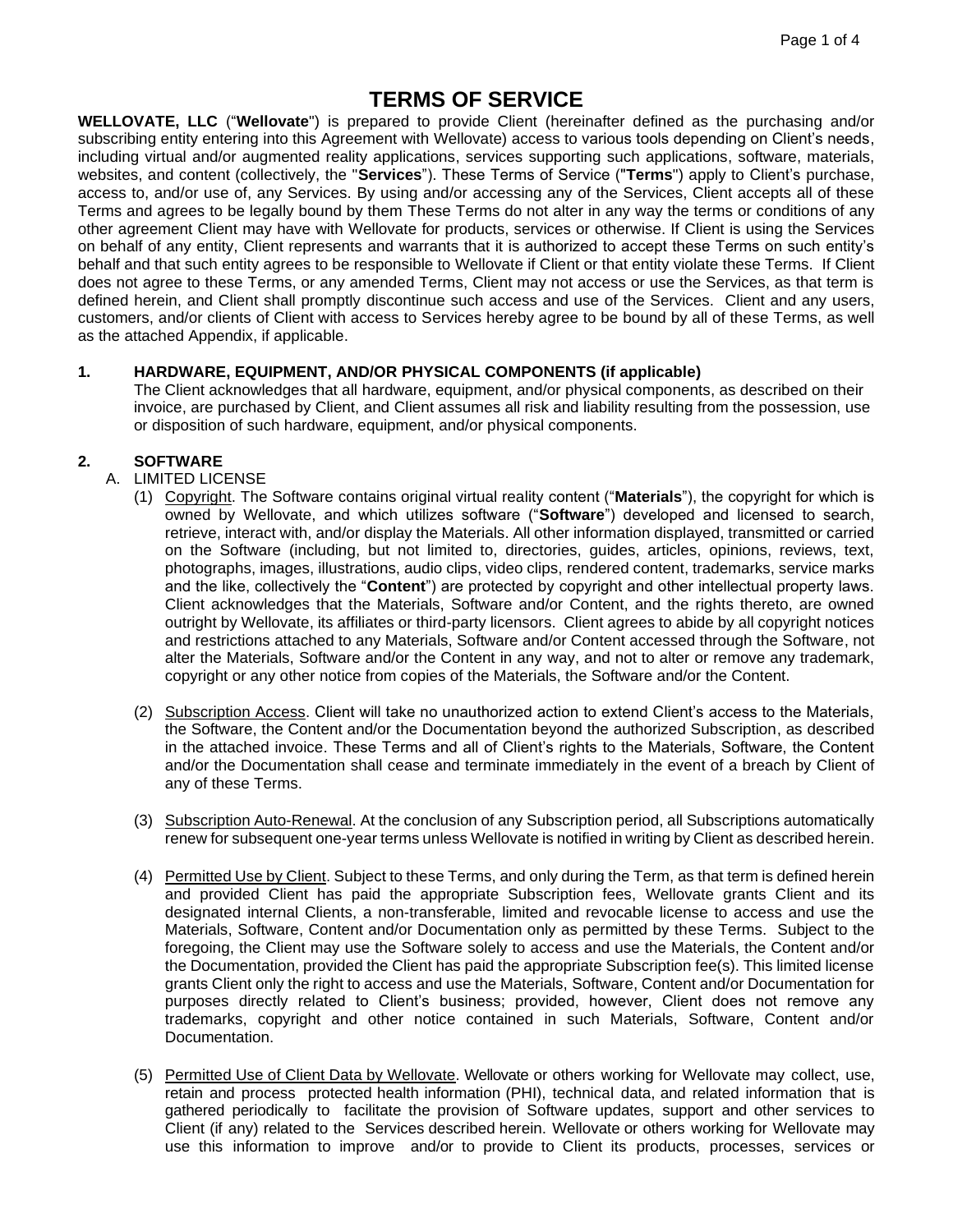technologies, or as required by law or legal process. Wellovate, others working for Wellovate, and/or Wellovate affiliates may a ls o use de-identified information for research, development, and/or marketing purposes. Wellovate will comply with all applicable laws with regard to such data, and, unless restricted by applicable law, shall have the unrestricted right to use such data for any purpose in the course of its business.

- (6) Rights Limited to Client. Any and all rights under these Terms granted to Client are limited to a specific designated business entity (and its designated internal Clients) that has paid or for whom has been paid to Wellovate the appropriate Subscription fee established by Wellovate for access to and use of the Materials, Software, Content and/or Documentation as provided in this Agreement, and to whom a specific password and/or license key has been issued. All passwords, license keys, and/or access codes to the Materials, Software, the Content and/or the Documentation are personal to the Client and are not transferable or assignable by Client.
- (7) Cancellation. Client may cancel a Subscription renewal by providing 60 days' notice to Wellovate in writing via email to cancel@wellovate.com. Client must cease access and use of the Software after cancellation.
- (8) Subscription Fee(s). Subscription(s) are to be paid in full following execution of agreement. Invoices are due 30 days after receipt.
- B. SOFTWARE USE RESTRICTIONS

Except as expressly authorized pursuant to Section 2, Client may not and may not permit others to:

- (1) Use the Software on or gain access to the Materials, Software, Content and/or Documentation from more than one machine at a time, nor install them in a fashion that makes the Materials, Software, Content and/or Documentation available on, running on or access from more than one machine at a time unless Client has paid the additional fee(s) and any other charges imposed by Wellovate for such use or access;
- (2) Sell, rent, lease, license, sublicense, or assign the Materials, Software, the Content and/or the Documentation, or the use of the Materials, Software, the Content and/or the Documentation to others;
- (3) Transfer the Materials, the Content and/or the Documentation or any copy thereof to another party.
- (4) Reverse engineer, decompile, disassemble, or otherwise derive the source code from the Software;
- (5) Alter, modify, adapt, reconfigure, or prepare derivative works of the Materials, Software, the Content and/or the Documentation;
- (6) Provide or permit access to the Materials, Software, the Content and/or the Documentation except for the sole use of Client;
- (7) Archive or retain any of the Materials, Software, the Content and/or the Documentation in any form without the written permission from Wellovate;
- (8) Distribute (including via e-mail or the Internet), or otherwise make available, copies of the Materials, Software, the Content and/or the Documentation to others, whether or not for payment or other consideration, without the written permission from Wellovate. Requests for permission to retain, distribute or reproduce may be submitted to Wellovate at its regular business address;
- (9) Copy, extract, summarize, distribute or otherwise use the Materials, Software, the Content and/or the Documentation in any manner which competes with or substitutes for Wellovate's distribution of the Materials, Software, the Content and/or the Documentation to its customers.

## C. SETUP

Upon execution of these Terms by the parties hereto, Wellovate shall be allowed a reasonable delay or leadtime within which to setup or create Client's Subscription account by and through which the Client and its internal Clients shall access the Materials, Content and/or Documentation. This delay or lead-time shall not exceed 90 days.

#### **3. DISCLAIMER AND LIMITATION OF LIABILITY**

Wellovate's services described herein are for informational, educational, and quality improvement purposes only, and do not constitute medical advice. None of the services described herein are intended to be a substitute for professional medical advice and are not intended to diagnose, treat, prevent, mitigate or cure any disease. Use of these services does not create an express or implied physician-patient relationship. In using these services, client agrees that Wellovate is not, or will not be, liable or otherwise responsible for any decision made or any action taken or any action not taken due to client's use of the services. These services have not been evaluated by the food and drug administration or any equivalent regulatory authority in any other jurisdiction.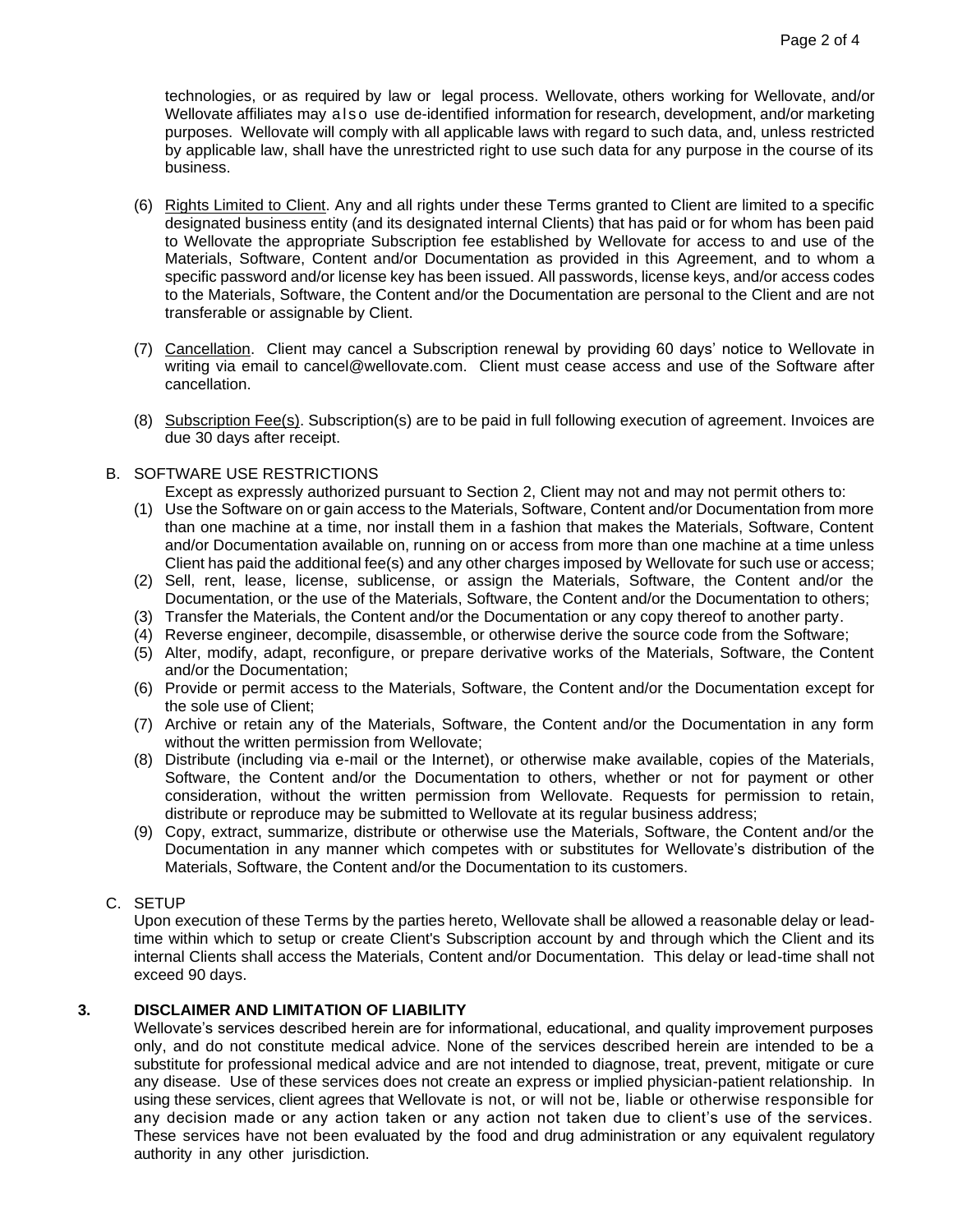Wellovate's services, including but not limited to its provision of the physical components, materials, software, content and/or the documentation contain facts, views, opinions, statements and recommendations of thirdparty individuals and organizations. Wellovate does not represent or endorse the accuracy, currentness or reliability of any advice, opinion, statement or other information displayed, uploaded or distributed through its services. Client acknowledges that any reliance upon any such opinion, advice, statement or information shall be at client's sole risk. Wellovate does not make any warranty regarding its services. The services are provided to client "as-is" and "as available", without any warranty of any nature, express or implied, and Wellovate expressly disclaims any and all warranties, including, without limitation: (a) any warranties as to the availability, accuracy or completeness of the materials, software, content, documentation, information, or physical components which are part of Wellovate's services; and (b) warranties of fitness for a particular purpose, or merchantability or against infringement. Wellovate a lso does not make any warranty that the services will meet client's requirements or that use of the services will be uninterrupted, timely, secure or error free; nor does Wellovate make any warranty as to the results that may be obtained from use of the services.

In no event will Wellovate, its subsidiaries, affiliates, licensors, employees, agents or contractors be liable to client for any damages or losses, including without limitation indirect, consequential, special, incidental or punitive damages resulting from or caused by Wellovate's services, its public posting bulletin boards or any errors or omissions in the services, even if Wellovate is advised of the possibility of such damages. Any liability of Wellovate, its subsidiaries, affiliates, licensors, employees, agents or contractors, including without limitation any liability for damages caused by any failure of performance, error, omission, interruption, deletion, defect, delay in operation or transmission, computer virus, communications line failure, theft, and/or destruction, and/or unauthorized access to, alteration of , or use of records, whether for breach of contract, tortious behavior, negligence, personal injury or property damage of any nature whatsoever resulting from client's access to and use of services, any unauthorized access to or use of Wellovate's computer servers and/or any and all personal information and/or financial information stored therein, and/ or under any other cause of action, claims or damages, including, without limitation, damages for loss of business, business profits, business interruption, business information, data loss or corruption, or any other pecuniary loss arising out of or relating to the use of or the inability to use the services, shall be strictly limited to \$100.00 (one hundred dollars). Some states do not allow for some of the limitations or exclusions as set forth herein. Client may have other rights which vary from state to state.

#### **4. INDEMNIFICATION**

Client agrees to defend, indemnify and hold Wellovate and its affiliates, subsidiaries, owners, members, directors, officers, employees and agents harmless from and against any and all claims, demands, suits, proceedings, liabilities, judgments, losses, damages, expenses and costs (including without limitation reasonable attorneys' fees) assessed or incurred by Wellovate, directly or indirectly, with respect to or arising out of: (i) Client's failure to comply with these Terms and Appendix, if applicable; (ii) Client's breach of its obligations under these Terms and Appendix, if applicable; (iii) Client's use of the rights granted hereunder, including without limitation any claims made by any third parties; (iv) Client's violation of any third party right, including without limitation any copyright, property, or privacy right; (v) Client's gross negligence, willful misconduct, and/or fraud; and (vi) any other applicable terms, policies, warnings or instructions provided by a third party in relation to the Products, [including failure to obtain consen](https://www.oculusforbusiness.com/)t to collect data.

#### **5. PROFESSIONAL RESPONSIBILITY**

Client acknowledges that Client is purchasing the Services described herein to assist Client in Client's regular course of business. Client understands and acknowledges that the services are not intended for children under 13 that are unaccompanied by his or her parent or legal guardian or under the direct supervision of Client's medical, clinical or allied health professional staff. Client agrees to monitor the use of these Services by Client's internal clients, and to exercise regular and diligent control over its internal clients in a manner and to an extent necessary to ensure each and every internal client's strict compliance with these Terms.

#### **6. UNCOLLECTED AMOUNTS**

Wellovate shall have the right to recover expenses including collection costs and reasonable attorney's fees incurred in collecting overdue amounts. At Wellovate's option, the entire payment due under any agreement that Client may have with Wellovate shall become due and payable upon Client's breach of any term, provision or condition of these Terms, and/or of any other agreement that Client may have with Wellovate.